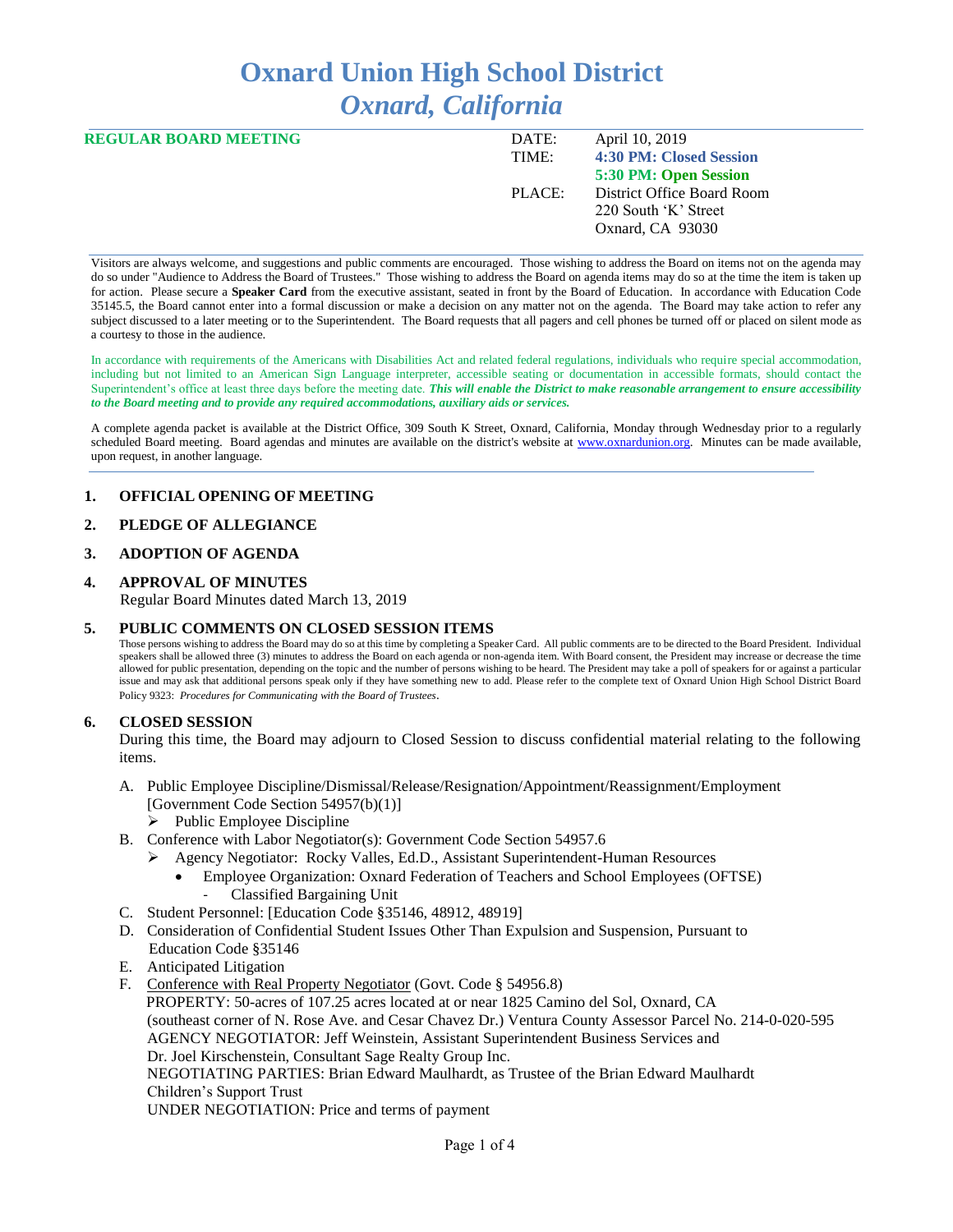## Board Meeting Agenda April 10, 2019

G. Conference with Real Property Negotiator (Govt. Code § 54956.8)

PROPERTY: Multiple District-owned parcels, including: (1) Bell Ranch Property, Assessor Parcel No. ("APN") 156-0-180-385, Camarillo, California; (2) South of Oxnard High School, APN 183-0-030-180; (3) District Office Campus, 220, 309, and 315 South K Street, Oxnard, CA, APNs 202-0-010-630 & -740; (4) Hueneme Road Adult School, 527 W Hueneme Road, Oxnard, CA, APN 222-0-082-625; (5) 280 and 300 Skyway Drive, Camarillo, CA, APN 230-0-130-105; and (6) 15 Stearman Street, Camarillo, CA, APN 230- 0-130-115

AGENCY NEGOTIATOR: Jeff Weinstein, Assistant Superintendent Business Services and Dr. Joel Kirschenstein, Consultant Sage Realty Group Inc. NEGOTIATING PARTIES: To be determined UNDER NEGOTIATION: Price and terms of payment. H. Conference with Real Property Negotiator (Govt. Code § 54956.8)

PROPERTY: 7.6 Acres located 1800 Solar Drive, Oxnard, CA, Ventura County Assessor Parcel No. 213- 0-070-045 AGENCY NEGOTIATOR: Jeff Weinstein, Assistant Superintendent Business Services and Dr. Joel Kirschenstein, Consultant Sage Realty Group Inc. NEGOTIATING PARTIES: Rio School District UNDER NEGOTIATION: MOU

# **7. RECONVENE IN PUBLIC: REPORT ON CLOSED SESSION ACTION**

## **8. PUBLIC HEARING**

➢ 2018-2021 Classified Bargaining Agreement Initial Sunshine Proposal

# **9. ACTION**

## **Human Resources**

- **A.** Consideration of Adoption of Oxnard Union High School District's 2018-2021 Initial Bargaining Proposal to the Oxnard Federation of Teachers and School Employees - Classified Bargaining Unit
- **B.** Consideration of Acceptance of Oxnard Federation of Teachers and School Employees-Classified Bargaining Unit's 2018-2021 Initial Sunshine Proposal to the Oxnard Union High School District

## **10. RECOGNITION**

- ➢ Outstanding Student Award Condor HS -Denise Carrillo, Lexi Romero
- ➢ Outstanding Student Award Pacifica HS- Jalynna Lucero, Leonardo Lopez, Jesus Tapia
- ➢ Outstanding Student Award Pacifica HS Culinary Arts Team
- ➢ Outstanding Student Award OHS So Cal Edison Scholarship Winner David Pulido
- ➢ 2019 College Board Counselor Recognition Program Stephanie Juarez

## **11. PUBLIC COMMENTS TO ADDRESS THE BOARD OF TRUSTEES**

Those persons wishing to address the Board may do so at this time by completing a Speaker Card. All public comments are to be directed to the Board President. Individual speakers shall be allowed three (3) minutes to address the Board on each agenda or non-agenda item. With Board consent, the President may increase or decrease the time allowed for public presentation, depending on the topic and the number of persons wishing to be heard. The President may take a poll of speakers for or against a particular issue and may ask that additional persons speak only if they have something new to add. Please refer to the complete text of Oxnard Union High School District Board Policy 9323: *Procedures for Communicating with the Board of Trustees.*

## **12. SUPERINTENDENT'S REPORT**

## **13. STUDENT REPRESENTATIVE TO THE BOARD – MARITZA SALCEDO**

## **14. CONSENT CALENDAR**

#### **Business Services**

- **A.** Consideration of Approval of Donations, March 5 April 3, 2019
- **B.** Consideration of Approval of Purchase Orders and Direct Pays, March 5 April 1, 2019
- **C.** Consideration of Approval of the Disposal of Surplus Property, September 12, 2018 April 5, 2019
- **D.** Consideration of Approval of Flewelling and Moody, Inc., Agreement for Architectural Services for a Feasibility Study for a Transportation Facility and District Warehouse at Rancho Campana High School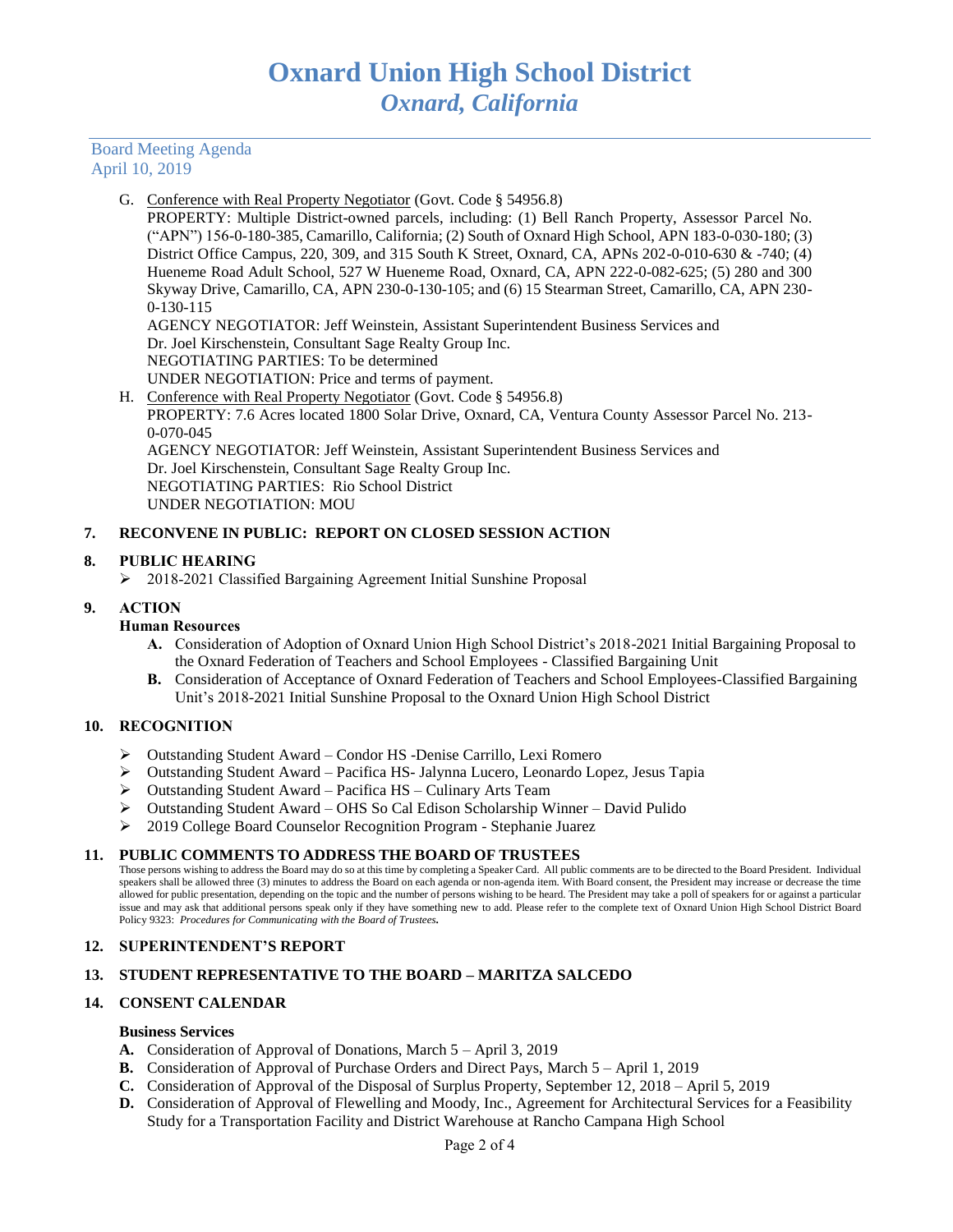## Board Meeting Agenda April 10, 2019

- **E.** Consideration of Approval of Federal Motor Carrier Safety Administration (FMCSA) and Employer Pull Notice (EPN) Agreement with Central Drug System, Inc.
- **F.** Consideration of Approval of Revision of Jensen Design & Survey, Inc. Proposal for Construction Documents Offsite Work for Oxnard HS #8
- **G.** Consideration of Approval of WLC Architects Proposal for Infiltration Soil Test for Oxnard High School No. 8
- **H.** Consideration of Approval of Green Globe HVAC, Inc. Proposal for Walk-In Cooler at CIHS
- **I.** Consideration of Approval of Service Pro Fire Protection, Inc. Proposal for Fire Alarm Panel Replacement at **OHS**
- **J.** Consideration of Approval of Facilitron, Inc. for Online Facilities Rental Agreements
- **K.** Consideration of Approval of Contract Amendment with Colbi Technologies to Include Contractor Prequalification Software
- **L.** Consideration of Approval of Pacific Floor Company for Gym Floor Recoats District Wide for Summer 2019
- **M.** Consideration of Approval of Change Order #1 on Bid #574 HHS Site Improvements and Alterations for Civic Construction Associates
- **N.** Consideration of Approval of Revisions to Job Description: *Purchasing Clerk* [First Reading]
- **O.** Consideration of Approval of Revision of Job Description: *Bond Staff Accountant* [First Reading]
- **P.** Consideration of Approval of MOU between OUHSD and Rio School District for Joint use and Ownership of District Office Facility
- **Q.** Consideration of Approval of Annual Maintenance Agreement for Refrigeration Services at All Sites by Green Globe HVAC, Inc.
- **R.** Consideration of Approval of Rio Mesa High School's Room 21 Electrical Upgrade Added Scope
- **S.** Consideration of Approval of Agreement between Oxnard Union High School District and EdLink Attendance Recovery Services

## **Educational Services**

- **T.** Consideration of Approval of Out of State/Country Field Trip: ACHS/FHS Robotics Teams, Houston, TX, April 16-21, 2019 *FIRST* Robotics World Championships
- **U.** Consideration of Approval of Renewal of Memorandum of Understanding between Oxnard Union High School District/Oxnard Adult School and Vocational Skills Services, Inc.
- **V.** Consideration of Approval of Renewal Memorandum of Understanding between Oxnard Union High School District and Learn 4 Life – 2019 Summer School
- **W.** Consideration of Approval of Quarterly Report on Williams Uniform Complaints for 3rd Quarter, January 1, 2019 – March 31, 2019
- **X.** Consideration of Approval of New/Revised Course Proposal: Foundations of Algebra (CP), Introduction to Storytelling (CP), Business Economics (CP), Agriculture & Soil Chemistry (CP), Agriscience Systems Management (CP), EG Contemporary Health (CP), AP World History, Honors American Literature (CP), Youth Culture and Climate (CP) and Honors Youth Advocacy and Leadership (CP)
- **Y.** Consideration of Approval of Memorandum of Understanding between Oxnard Union High School District and Ventura County Office of Education Tobacco Use Prevention Education (TUPE) Consortium Grant
- **Z.** Consideration of Approval of Agreement between Oxnard Union High School District and Evolve Treatment Centers
- **AA.**Consideration of Approval of Agreement between Oxnard Union High School District and Palmer Drug Abuse Program of Ventura County, Inc
- **BB.** Consideration of Approval of Renewal Agreement between Oxnard Union High School District and New Dawn Counseling and Consulting Inc.
- **CC.** Consideration of Approval of Renewal Agreement between Oxnard Union High School District and The Coalition for Family Harmony
- **DD.** Consideration of Approval of Agreement between Oxnard Union High School District and Orange County Office of Education – California SUMS Initiative: Scaling Up Multi-Tiered System of Support
- **EE.** Consideration of Approval of Stipulated Student Expulsions by Agreement of the School Principal, the Student, and the Students' Parent/Guardian, as per Board Policy 5144, Section 22